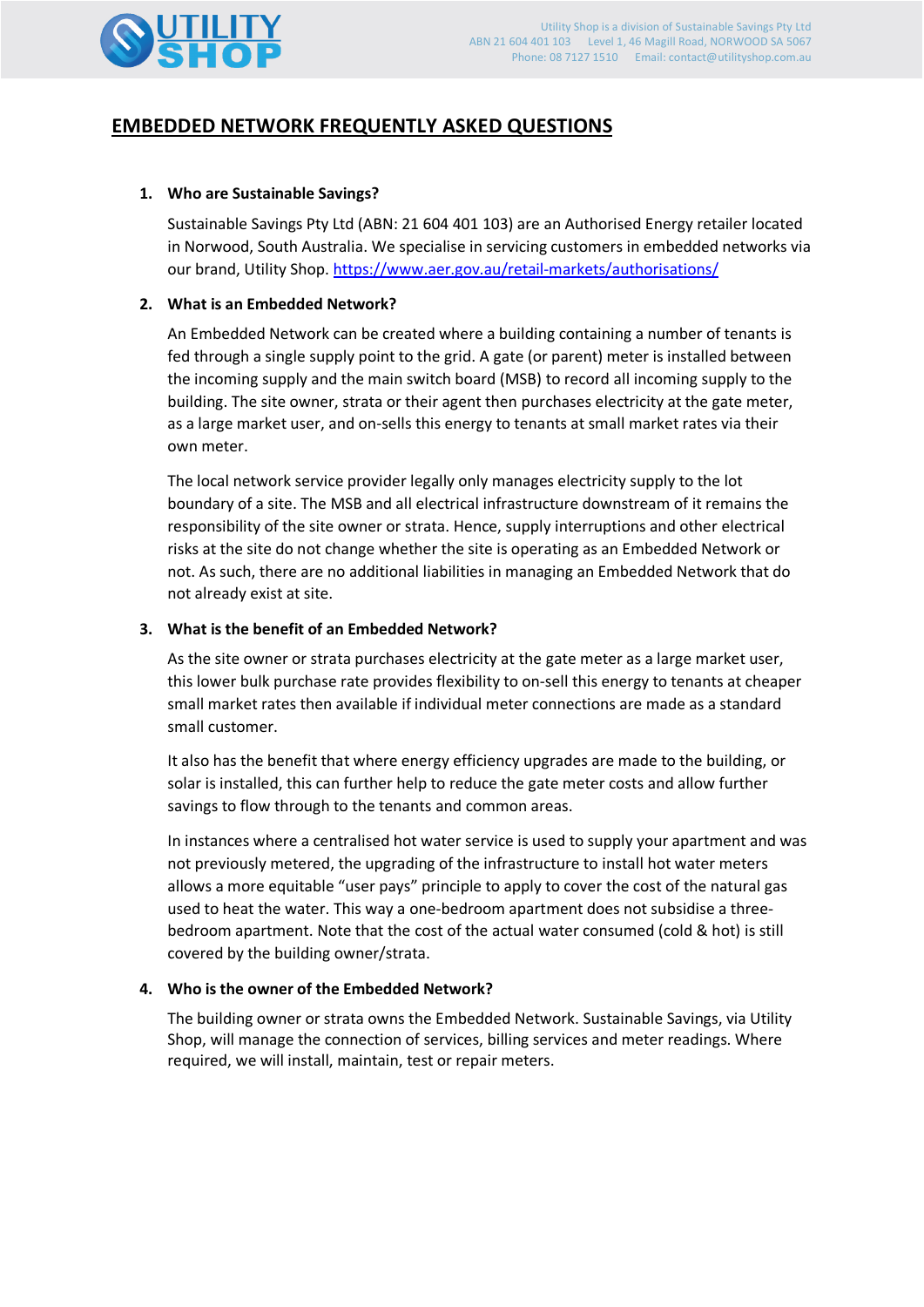

### **5. Do I still have my own meter to measure my consumption in an Embedded Network?**

Yes. You may have one or two meters, depending if both electricity and/or hot water are measured. Unmetered appliance services such as your natural gas cooktop and oven will be charged as part of your hot water account

# **6. Are there any costs and/or fees for transferring to Sustainable Savings?**

No. Any costs are covered by Sustainable Savings. This includes the initial connection fee for all existing residents. This includes covering any contract break fees from your present retailer, if applicable. If you incur such a fee from your retailer, you are required to send the final bill to [contact@utilityshop.com.au](mailto:contact@utilityshop.com.au) and we will credit this fee on your next electricity bill.

New residents after the establishment of the Embedded Network will be treated as a new connection and a connection fee applies.

# **7. Under what circumstances can the utility rates offered to customers be varied (+ or -)?**

The usual price change period for SA residents is from the 1st of July each year. This includes regulatory prices changes for distribution and transmission networks or any other changes including new taxes or levies. 30 days' notice will be given to residents.

# **8. Are there any costs associated with changing providers (from Utility Shop) in the future if the existing meter is "abolished"?**

The only fee from Utility Shop is the disconnection fee. Your new retailer may have other charges. Please consult with them over their fees.

# **9. Do Government concession credits apply on electricity consumption provided by Utility Shop?**

Yes, we need to be made aware if you are eligible and a new application needs to be lodged. If you are currently receiving a concession you will receive a letter from the Department of Human Services. We will provide them the details of your NMI and meter. These funds will now be transferred to your bank account directly via EFT rather than being part of your bill.

# **10. Is there is anything like a 'pay on time' discount available?**

No. Utility Shop have kept it simple and has not placed any further conditions to obtain the low rate offered, other than our standard 14 days payment time. Late payment fees may apply after the due date.

# **11. Who will pay for the natural gas used to heat hot water and supply cooking gas to each apartment? Will this system continue?**

The building owner or strata have elected to move to a fairer "user pays" principle. This means Sustainable Savings will pay for, install and maintain the new hot water meters, conduct hot water meter reads and manage the billing. This will be billed quarterly, in alignment with electricity. All utilities are contained on the one bill managed via Utility Shop.

#### **12. At the moment my energy retailer is billing us on a 3-monthly basis. Will this continue?**

Yes.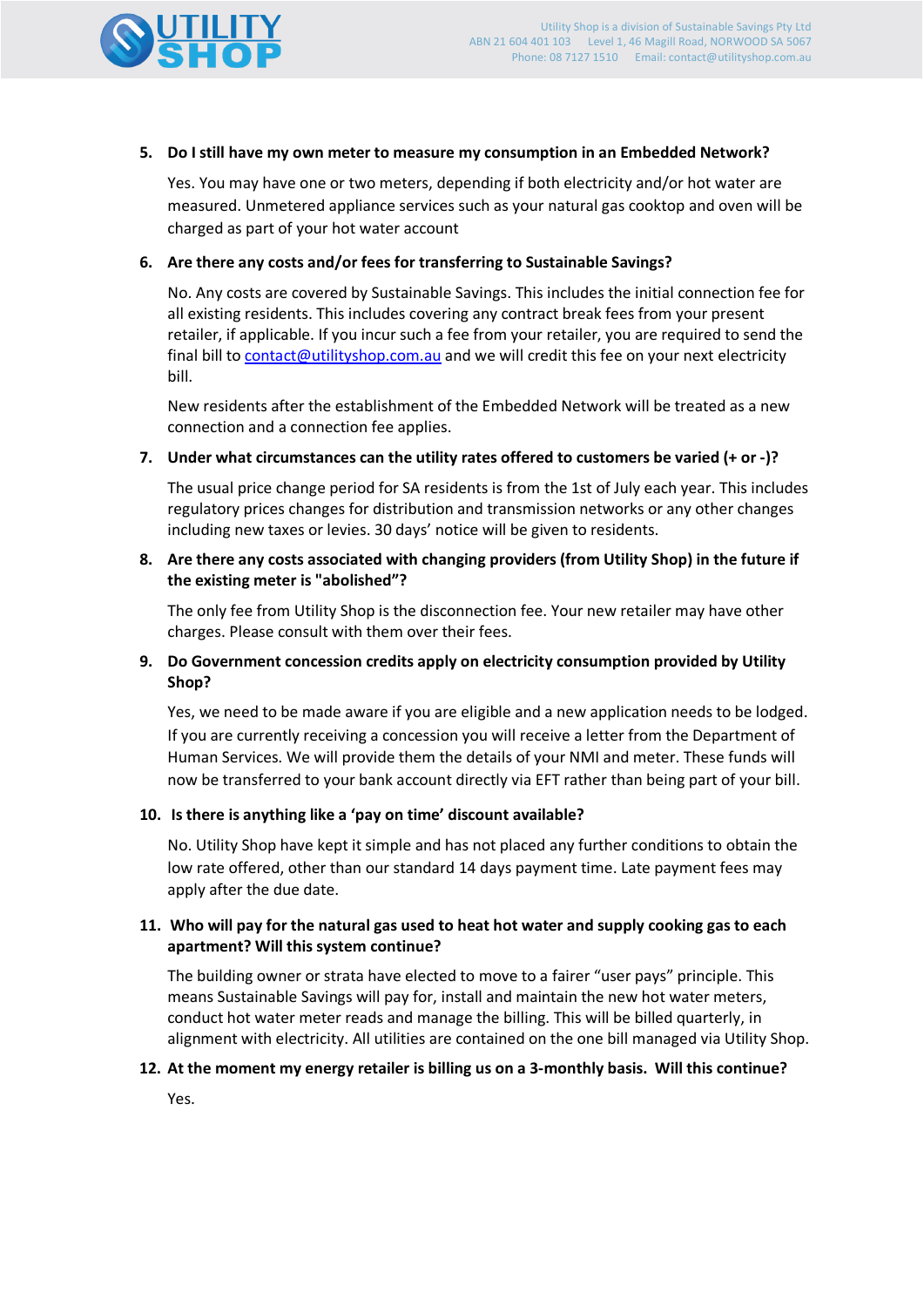

### **13. Is the general energy supply rate quoted in the supply agreement a flat rate?**

Yes, it is a single flat rate. Other retailers can charge a rate for the first 10.95 kWh then a different rate for the balance, or even multiple steps that can make it confusing. Utility Shop have kept it simple by offering one simple low rate, applied to all consumption at all times.

### **14. In the event of a dispute, will we be able to contact the Energy Ombudsman?**

Yes. We will follow the complaints handling process available on our website.

# **15. Do I have a cooling off period? if so, what is it?**

Yes. 10 business days as per the AER website: <https://www.aer.gov.au/consumers/switching-retailers/comparing-offers>

# **16. If I decide I do not wish to participate at the start of the project will I be able to join later and if so, will there be any extra cost?**

For residents who have opted in at the beginning of the project, all costs will be absorbed for electricity. If current residents decide not to opt in at this stage, costs may apply at a later date.

For centralised hot water, residents have no choice but to join if the building owner or strata move forward to embed this component and all costs will be absorbed for hot water.

#### **17. What options are available to pay my invoice?**

Cash, cheque, direct debit and EFT - we can take credit cards but would need to recover the fees imposed on us. We presently do not offer PostPay.

#### **18. What is the expected start date?**

Around 4-6 weeks once all agreements are in place for the embedded network commencement. Any temporary loss of services will be clearly communicated during site works conducted daytime between Monday and Friday.

#### **19. If the utility rates change, how much notice will I receive?**

30 days.

# **20. Who is my agreement with? The Supply Agreement branding is with Utility Shop but the definition of Supply Agreement states that it is with Sustainable Savings?**

Utility Shop is a brand owned by Sustainable Savings, so your agreement is with Sustainable Savings Pty Ltd as the authorised Energy Retailer. [https://www.aer.gov.au/retail](https://www.aer.gov.au/retail-markets/authorisations/public-register-of-authorised-retailers-authorisation-applications/sustainable-savings-pty-ltd-authorised-electricity-retailer)[markets/authorisations/](https://www.aer.gov.au/retail-markets/authorisations/public-register-of-authorised-retailers-authorisation-applications/sustainable-savings-pty-ltd-authorised-electricity-retailer)

### **21. There is no mention of the current SA Government Concession. Will you be notifying them on our behalf of the changeover so that the concession will be transferred to our Electricity account?**

No, the application must be made by the account holder, but we will assist and aid you as much as we can in the process.

# **22. Is the General Supply Rate likely to change in the near future and if so, what factors will determine what the new fee will be?**

The price is affected by the cost of electricity at the 'gate meter' (the one meter that still has a direct connection to the electricity grid), which is mainly driven by the wholesale price of electricity and regulated network costs. See FAQ 6.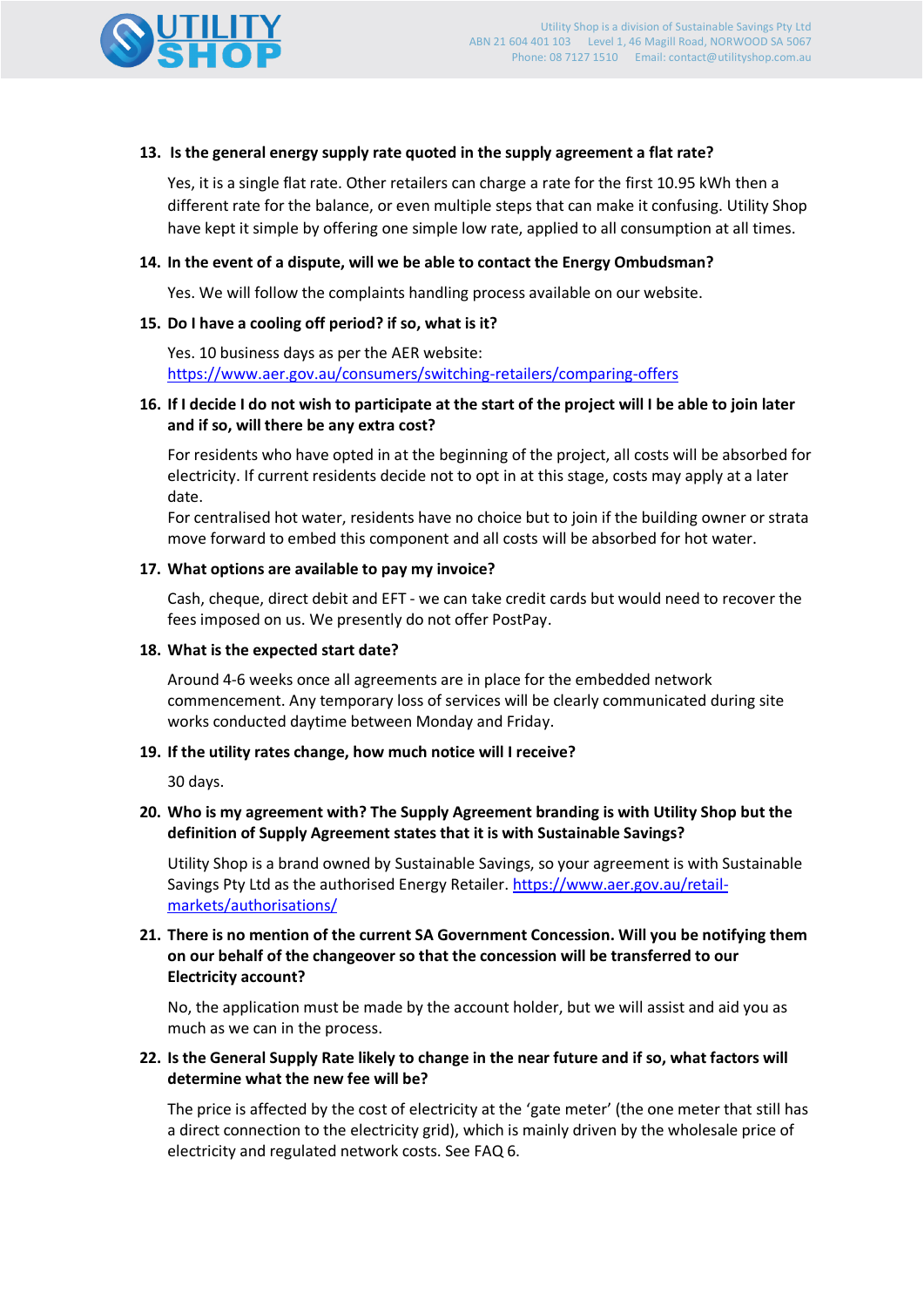

**23. Governments of all persuasions indicate that electricity prices should reduce. Will the General Supply Rate reflect this when that takes place?**

Yes. See FAQ 6.

- **24. Will Sustainable Savings arrange abolishment of meters with residents' existing retailers?** Yes.
- **25. What is the anticipated or likely change over date from residents' current providers?**

Around 4-6 weeks once all agreements are in place.

**26. What is the anticipated or likely completion date for the Embedded Network?**

Around 4-6 weeks once all agreements are in place.

**27. Will I be notified once Sustainable Savings formally takes over the billing of my meter?**

Yes. As per National Energy Rule 58, A retailer must, within five business days of receiving notification that it has become the financially responsible retailer for the customer, notify you. You will receive communications via Utility Shop.

#### **28. Supply Agreement.**

The entity named as Utility Shop has neither an ABN nor an ACN when searched on the online ABN lookup web tool nor on ASIC. Utility Shop is a brand owned and operated by Sustainable Savings. This is stated on the top of the agreements: Utility Shop a division of: Sustainable Savings Pty Ltd ABN 21 604 401 103

#### **29. Why are the Defined and Supplementary Terms not included with the Supply Agreement as they constitute a part of the terms of this Agreement?**

As a certified carbon neutral company, Sustainable Savings' must reduce their GHG footprint and by minimising printing and paper use. This is one of the ways we can do this. From our experience, few people read them, and it is a waste of paper to print them all out. The information is available electronically from the Utility Shop website. If you require a printed copy, just contact us and we will supply one free of charge.

#### **30. When must a customer pay a Security Deposit?**

As per the Utility Shop website Definitions and Supplementary Terms.pdf, the Security Deposit will be detailed on the agreement.

#### **31. What is the value of the Security Deposit?**

\$250 per connection. This means that if both electricity and hot water are supplied, the total will be \$500.

#### **32. Under what conditions is the Security Deposit required to be paid?**

In general, if you have a poor credit history, are a non-permeant resident or a customer who is continually late in paying their invoice outside of the standard 14 days terms, Sustainable Savings may request a security deposit.

#### **33. Are there any hardship procedures provided?**

Yes. You can find our AER approved policy at: [https://utilityshop.com.au/Utility\\_Shop\\_Hardship\\_Policy](https://utilityshop.com.au/images/PDFs/Utility_Shop_Hardship_Policy_V8_12-08-2019_AK.pdf)